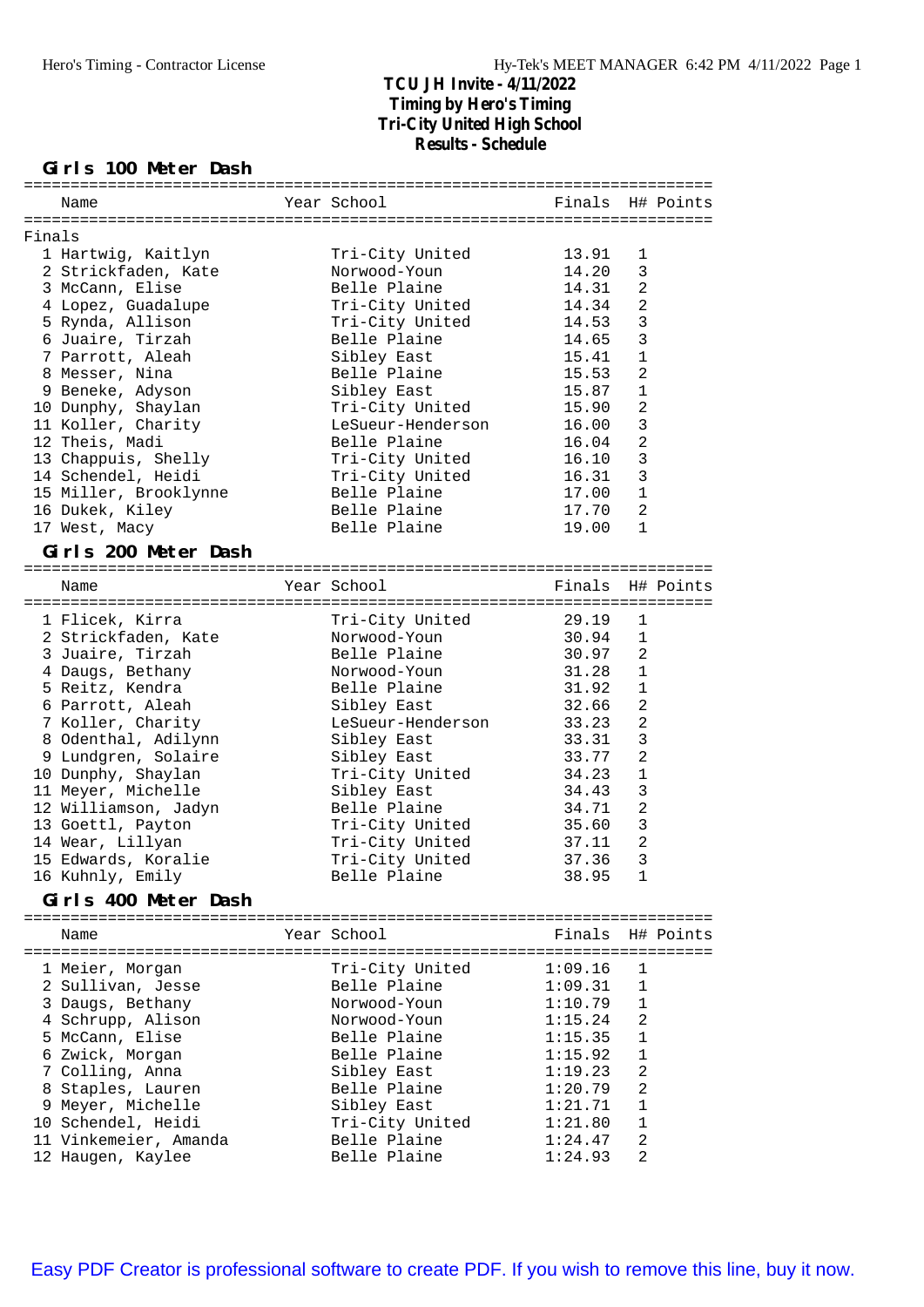**....Girls 400 Meter Dash** 13 Chappuis, Shelly Tri-City United 1:25.46 2 **Girls 800 Meter Run** ======================================================================= Name The Year School The Finals Points ======================================================================= 1 Ballalatak, Ruby Sibley East 2:42.78 2 Gogerty, Kaylee Tri-City United 2:52.34 3 Gardiner, Paige 3:04.59 4 Meadows, Dakota Tri-City United 3:07.51 5 Husberg, Iris Norwood-Youn 3:13.05 6 Wenzel, Teagan Norwood-Youn 3:13.95 7 Staples, Lauren Belle Plaine 3:30.76 8 Vinkemeier, Amanda Belle Plaine 3:34.06 9 Steuber, Lauren aussieren LeSueur-Henderson 3:44.76 10 Bernau, Eliza Norwood-Youn 4:03.37 **Girls 1600 Meter Run** ======================================================================= Name The Year School The Finals Points ======================================================================= 1 Ballalatak, Ruby Sibley East 6:08.69 2 Gardiner, Paige  $Sibley$  East  $6:38.96$ 3 Kaplan, Lily Tri-City United 6:45.67 4 Rondorf, Lillian Tri-City United 6:53.22 5 Husberg, Iris Norwood-Youn 7:03.26 6 Wenzel, Teagan Norwood-Youn 7:26.08 7 Bernau, Eliza Norwood-Youn 7:44.29 8 Steuber, Lauren and LeSueur-Henderson 7:53.81 **Girls 100 Meter Hurdles** ========================================================================== Name The Year School The Finals H# Points ========================================================================== 1 Reitz, Kendra Belle Plaine 20.55 1 20.542 2 Odenthal, Adilynn Sibley East 20.55 1 20.550 3 Meadows, Dakota Tri-City United 21.10 2 4 Menke, Tessa Belle Plaine 21.66 2 5 Wear, Lillyan Tri-City United 22.53 2 6 Miller, Brooklynne Belle Plaine 22.62 2 7 Messer, Nina Belle Plaine 22.66 2 8 Staples, Lauren Belle Plaine 23.75 1 9 Sorenson, Olivia LeSueur-Henderson 24.67 1 10 Rosenwinkel, Cora Belle Plaine 34.11 1 **Girls 200 Meter Hurdles** ======================================================================= Name The Year School The Finals Points ======================================================================= 1 Reitz, Kendra Belle Plaine 39.62 2 Gardiner, Paige Sibley East 43.23 3 Alander, Clare Belle Plaine 47.19 **Girls 4x100 Meter Relay** ======================================================================= School **Finals Points** ======================================================================= 1 Sibley East 'A' 1:04.74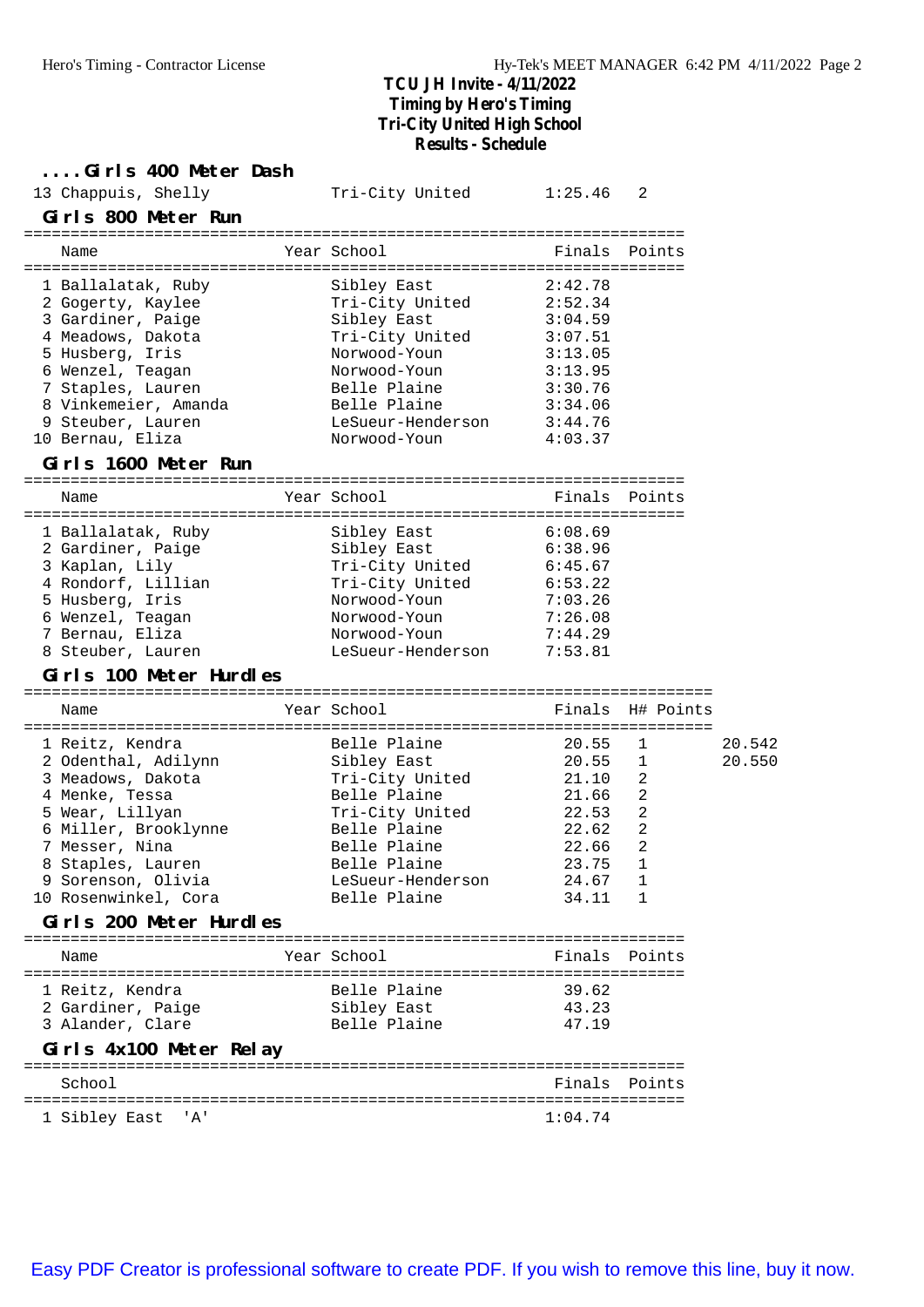#### **....Girls 4x100 Meter Relay** 1) Meyer, Michelle 2) Parrott, Aleah 3) Colling, Anna (4) Lundgren, Solaire 2 Tri-City United 'A' 1:05.89 1) Goettl, Payton 2) Edwards, Koralie 3) Rynda, Allison (4) Chappuis, Shelly 3 Belle Plaine 'A' 1:06.41 1) Zwick, Morgan 2) Szaroletta, Sophia 3) Dukek, Kiley (4) Miller, Brooklynne 4 Belle Plaine 'B' 1:11.07 1) Theis, Madi 2) Alander, Clare 3) Kuhnly, Emily 19 Menke, Tessa **Girls 4x200 Meter Relay** ======================================================================= School Finals Points ======================================================================= 1 Tri-City United 'A' 2:07.38 1) Flicek, Kirra 2) Meier, Morgan 3) Lopez, Guadalupe (4) Hartwig, Kaitlyn 2 Belle Plaine 'A' 2:33.63 1) Dukek, Kiley (2) Kornder, Megan 3) Sullivan, Jesse 4) Kuhnly, Emily **Girls 800 Sprint Medley** ======================================================================= School **Finals** Points ======================================================================= 1 Norwood-Young America 'A' 2:16.36 1) Daugs, Bethany 1 (2) Schrupp, Alison 3) Strickfaden, Kate (4) Husberg, Iris 2 Sibley East 'A' 2:19.06 1) Beneke, Adyson 2) Lundgren, Solaire 3) Odenthal, Adilynn (4) Ballalatak, Ruby 3 Belle Plaine 'A' 2:19.66 1) Berg, Josephine 2) Haugen, Kaylee 3) McCann, Elise 4) Kuhnly, Emily 4 Tri-City United 'A' 2:21.78 1) Rondorf, Lillian 2) Kaplan, Lily 3) Hartwig, Kaitlyn (4) Gogerty, Kaylee **Girls High Jump** ======================================================================= Name The Year School The Finals Points ======================================================================= 1 Husberg, Iris Norwood-Youn 4-02.00 3-06 3-08 3-10 4-00 4-02 4-03 O O O O XXO XXX 2 Messer, Nina and Belle Plaine 4-00.00 3-06 3-08 3-10 4-00 4-02 O O O XO XXX 3 Menke, Tessa and Belle Plaine 194-00.00 3-06 3-08 3-10 4-00 4-02

4 Sullivan, Jesse Belle Plaine 3-08.00 3-06 3-08 3-10 O O XXX

XO O O XO XXX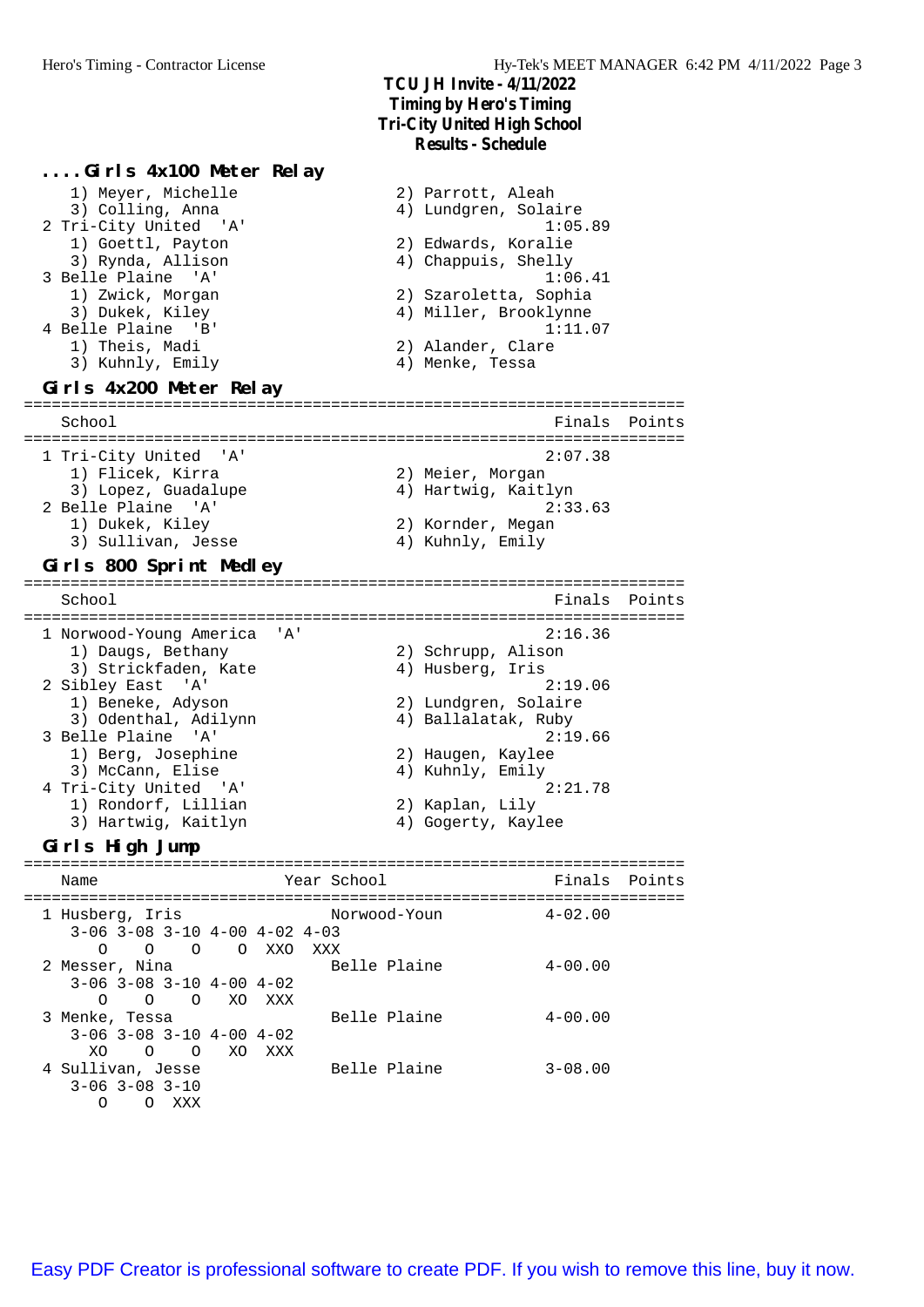| Girls High Jump                                                  |                 |             |
|------------------------------------------------------------------|-----------------|-------------|
| 4 Gogerty, Kaylee<br>$3 - 06$ $3 - 08$ $3 - 10$                  | Tri-City United | $3 - 08.00$ |
| O O XXX<br>6 Colling, Anna<br>$3 - 06$ $3 - 08$                  | Sibley East     | $3 - 08.00$ |
| O XO<br>7 Schrupp, Alison<br>$3 - 06$ $3 - 08$ $3 - 10$ $4 - 00$ | Norwood-Youn    | $3 - 08.00$ |
| OXXO XXXX<br>8 Wear, Lillyan<br>$3 - 06$ $3 - 08$                | Tri-City United | $3 - 06.00$ |
| O XXX<br>8 Rynda, Allison<br>$3 - 06$ $3 - 08$<br>O XXX          | Tri-City United | $3 - 06.00$ |
| 8 Haugen, Kaylee<br>$3 - 06$ $3 - 08$                            | Belle Plaine    | $3 - 06.00$ |
| O XXX<br>-- Chappuis, Shelly<br>$3 - 06$                         | Tri-City United | ΝH          |
| XXX<br>-- Williamson, Jadyn<br>$3 - 06$<br>XXX                   | Belle Plaine    | ΝH          |

#### **Girls Long Jump**

| Name                                                    | Year School           | Finals Points |  |
|---------------------------------------------------------|-----------------------|---------------|--|
| 1 Wenzel, Teagan<br>$12 - 10.50$ $11 - 07$ $13 - 04.50$ | Norwood-Youn 13-04.50 |               |  |
| 2 Flicek, Kirra<br>FOUL FOUL 13-03                      | Tri-City United       | $13 - 03.00$  |  |
| 3 Konopacki, Hannah<br>12-09 12-07.50 FOUL              | Belle Plaine          | $12 - 09.00$  |  |
| 4 Zwick, Morgan<br>12-01 11-02.25 10-01                 | Belle Plaine          | $12 - 01.00$  |  |
| 5 Lopez, Guadalupe<br>$10-09.50$ $10-11.50$ $11-10$     | Tri-City United       | $11 - 10.00$  |  |
| 6 Odenthal, Adilynn<br>$10-07$ $11-02.50$ $11-06$       | Sibley East           | $11 - 06.00$  |  |
| 7 Williamson, Jadyn<br>FOUL FOUL 11-00                  | Belle Plaine          | $11 - 00.00$  |  |
| 8 Lundgren, Solaire<br>FOUL 10-11.50 10-06              | Sibley East           | $10 - 11.50$  |  |
| 9 Gardiner, Paige<br>FOUL 10-10 10-01.50                | Sibley East           | $10 - 10.00$  |  |
| 10 Parrott, Aleah<br>$10-04.50$ $10-08$ $10-08.50$      | Sibley East           | $10 - 08.50$  |  |
| 11 Schendel, Heidi<br>FOUL 10-05 FOUL                   | Tri-City United       | $10 - 05.00$  |  |
| 12 Haugen, Kaylee<br>8-11.50 FOUL 8-09                  | Belle Plaine          | $8 - 11.50$   |  |
| -- Hartwig, Kaitlyn<br>FOUL FOUL FOUL                   | Tri-City United       | FOUL          |  |
| -- Meadows, Dakota<br>FOUL FOUL FOUL                    | Tri-City United       | FOUL          |  |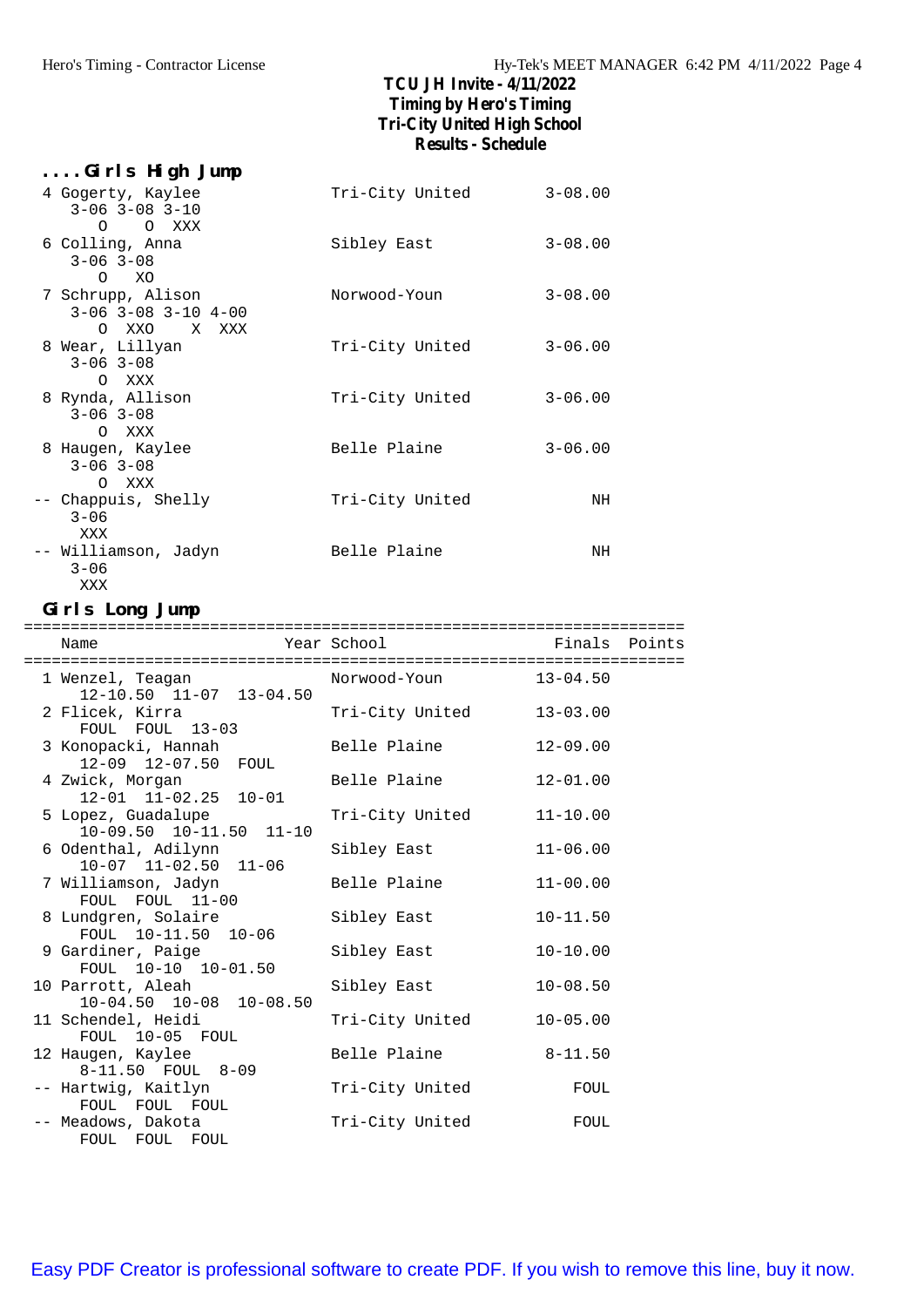#### **....Girls Long Jump**

| -- Szaroletta, Sophia                   | Belle Plaine      | FOUL |
|-----------------------------------------|-------------------|------|
| FOUL FOUL FOUL                          |                   |      |
| -- Vinkemeier, Amanda<br>FOUL FOUL FOUL | Belle Plaine      | FOUL |
| -- Berg, Josephine                      | Belle Plaine      | FOUL |
| FOUL FOUL FOUL                          |                   |      |
| -- Rosenwinkel, Cora                    | Belle Plaine      | FOUL |
| FOUL FOUL FOUL                          |                   |      |
| -- Meyer, Michelle                      | Sibley East       | FOUL |
| FOUL FOUL FOUL                          |                   |      |
| -- Colling, Anna                        | Sibley East       | FOUL |
| FOUL FOUL<br>FOUL                       |                   |      |
| -- Sorenson, Olivia                     | LeSueur-Henderson | FOUL |
| FOUL FOUL<br>FOUL                       |                   |      |

#### **Girls Triple Jump**

| Name                                                | Year School  | Finals Points |
|-----------------------------------------------------|--------------|---------------|
| 1 Konopacki, Hannah<br>27-06 FOUL 28-10             | Belle Plaine | $28 - 10.00$  |
| 2 McCann, Elise<br>FOUL 27-01 27-05                 | Belle Plaine | $27 - 05.00$  |
| 3 Ballalatak, Ruby<br>$26 - 03$ $25 - 11$ $25 - 11$ | Sibley East  | $26 - 03.00$  |
| 4 Zwick, Morgan<br>24-10 25-03 FOUL                 | Belle Plaine | $25 - 03.00$  |
| -- Bernau, Eliza<br>FOUL FOUL<br>FOUL               | Norwood-Youn | FOUL          |
| -- Szaroletta, Sophia                               | Belle Plaine | FOUL          |

### **Girls Shot Put**

FOUL FOUL FOUL

|  | Name<br>----------------------------                   | Year School District the Second Second School | Finals Points |  |
|--|--------------------------------------------------------|-----------------------------------------------|---------------|--|
|  | 1 Beneke, Adyson                                       | Sibley East                                   | 29-11.00      |  |
|  | 29-11 29-00 FOUL<br>2 Kaplan, Lily                     | Tri-City United                               | $24 - 02.00$  |  |
|  | 22-11 24-02 22-02.50<br>3 Meier, Morgan                | Tri-City United                               | $23 - 04.50$  |  |
|  | $23 - 02$ $23 - 04.50$ $23 - 03$<br>4 Rondorf, Lillian | Tri-City United                               | $22 - 01.00$  |  |
|  | $19-04$ $22-01$ $21-05.50$<br>5 Grimm, Ava             | Belle Plaine                                  | $20 - 02.00$  |  |
|  | $20 - 02$ 18-06.50 19-08<br>6 Smith, Tea               | Belle Plaine                                  | $20 - 00.00$  |  |
|  | $17-06$ $19-04.50$ $20-00$<br>7 West, Macy             | Belle Plaine                                  | $19 - 05.00$  |  |
|  | 17-07 19-05 17-07<br>8 Rosenwinkel, Cora               | Belle Plaine                                  | $19 - 04.00$  |  |
|  | 19-00 18-08 19-04                                      |                                               |               |  |
|  | 9 Dunphy, Shaylan<br>$16-04$ $15-00$ $18-03$           | Tri-City United                               | $18 - 03.00$  |  |
|  | 10 Berg, Josephine<br>$15-08$ $14-11$ $16-01$          | Belle Plaine                                  | $16 - 01.00$  |  |
|  | 11 Kornder, Megan<br>$11-09.50$ $10-03.50$ $11-09.50$  | Belle Plaine                                  | $11 - 09.50$  |  |
|  |                                                        |                                               |               |  |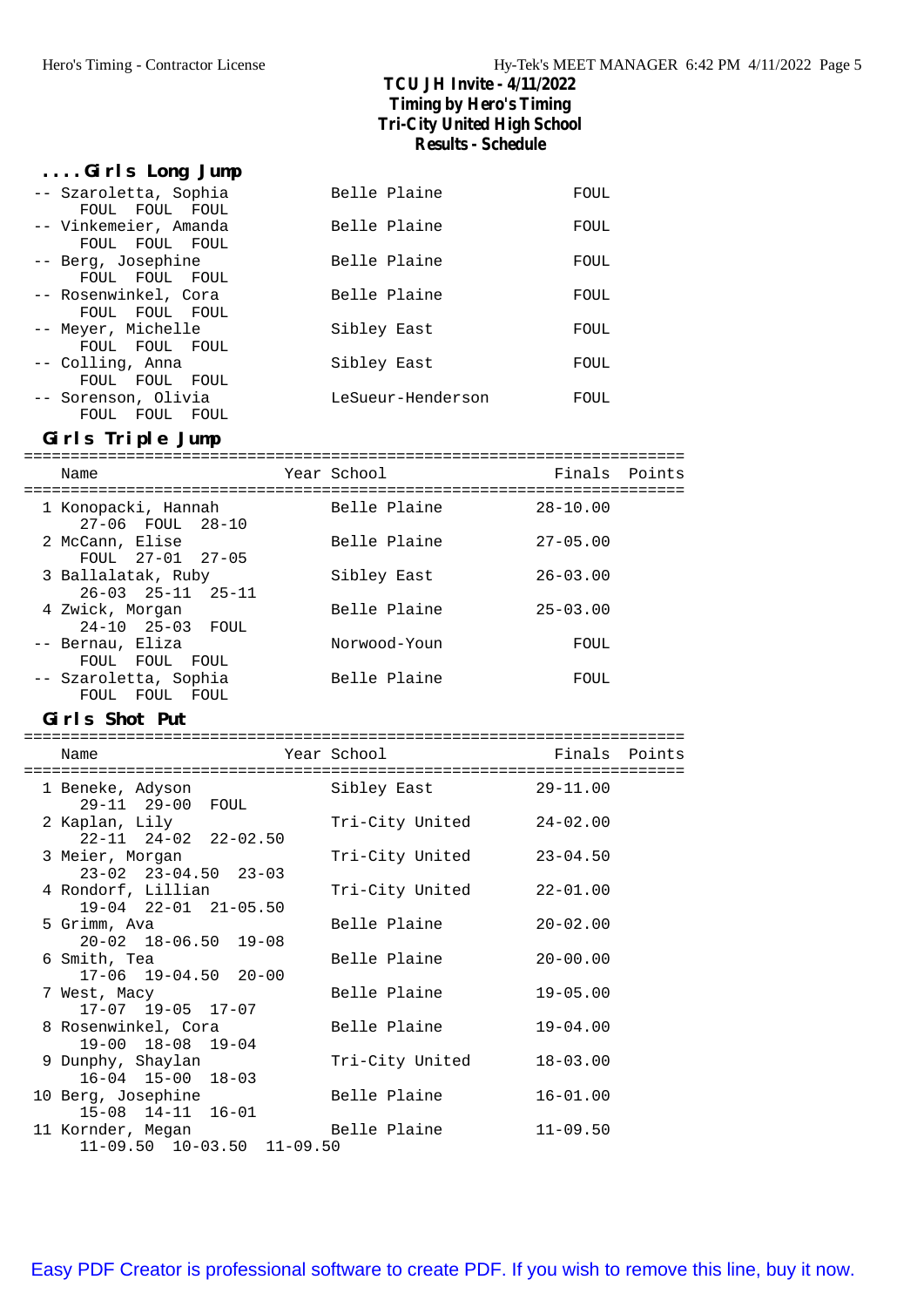#### **Girls Discus Throw**

| Name                                                                                                                                                                                                                                                                                                                      | Year School                    | Finals Points            |
|---------------------------------------------------------------------------------------------------------------------------------------------------------------------------------------------------------------------------------------------------------------------------------------------------------------------------|--------------------------------|--------------------------|
| 1 Beneke, Adyson                                                                                                                                                                                                                                                                                                          | Sibley East                    | $69 - 01$                |
| FOUL 69-01 60-06                                                                                                                                                                                                                                                                                                          |                                |                          |
| 2 Kaplan, Lily                                                                                                                                                                                                                                                                                                            | Tri-City United                | $53 - 00$                |
| $52 - 04$ $51 - 01$ $53 - 00$                                                                                                                                                                                                                                                                                             |                                |                          |
| 3 West, Macy                                                                                                                                                                                                                                                                                                              | Belle Plaine                   | $48 - 05$                |
| $44 - 09$ $48 - 05$<br>$46 - 09$                                                                                                                                                                                                                                                                                          |                                |                          |
|                                                                                                                                                                                                                                                                                                                           | Tri-City United                | $45 - 05$                |
| 4 Meier, Morgan<br>$41 - 09$ $45 - 05$<br>$38 - 04$                                                                                                                                                                                                                                                                       |                                |                          |
| 5 Rosenwinkel, Cora                                                                                                                                                                                                                                                                                                       | Belle Plaine                   | $43 - 11$                |
| $35 - 04$ $34 - 08$<br>$43 - 11$                                                                                                                                                                                                                                                                                          |                                |                          |
| 6 Grimm, Ava                                                                                                                                                                                                                                                                                                              | Belle Plaine                   | $41 - 03$                |
| $41 - 03$ $40 - 00$<br>$38 - 07$                                                                                                                                                                                                                                                                                          |                                |                          |
|                                                                                                                                                                                                                                                                                                                           |                                |                          |
| 7 Konopacki, Hannah<br>$39 - 07$ $38 - 03$                                                                                                                                                                                                                                                                                | Belle Plaine                   | $39 - 07$                |
| $39 - 07$                                                                                                                                                                                                                                                                                                                 | Belle Plaine                   |                          |
| 8 Theis, Madi                                                                                                                                                                                                                                                                                                             |                                | $39 - 05$                |
| $39-05$ $29-01$ $28-09$                                                                                                                                                                                                                                                                                                   |                                |                          |
| 9 Berg, Josephine<br>$33 - 03$ $38 - 03$<br>$35 - 05$                                                                                                                                                                                                                                                                     | Belle Plaine                   | $38 - 03$                |
|                                                                                                                                                                                                                                                                                                                           |                                |                          |
| 10 Dunphy, Shaylan                                                                                                                                                                                                                                                                                                        | Tri-City United                | $37 - 04$                |
| $35-04$ $34-03$ $37-04$                                                                                                                                                                                                                                                                                                   |                                |                          |
| 11 Smith, Tea                                                                                                                                                                                                                                                                                                             | Belle Plaine                   | $33 - 01$                |
| $30 - 03$ $32 - 06$ $33 - 01$                                                                                                                                                                                                                                                                                             |                                |                          |
| Boys 100 Meter Dash                                                                                                                                                                                                                                                                                                       |                                |                          |
| Name                                                                                                                                                                                                                                                                                                                      | Year School                    | Finals H# Points         |
|                                                                                                                                                                                                                                                                                                                           |                                |                          |
|                                                                                                                                                                                                                                                                                                                           |                                |                          |
|                                                                                                                                                                                                                                                                                                                           |                                | 1                        |
| 1 Chimal, Abram                                                                                                                                                                                                                                                                                                           | Tri-City United                | 12.32                    |
| 2 Le Mieux, Griffin                                                                                                                                                                                                                                                                                                       | Tri-City United                | 13.12<br>1               |
| 3 Hanson, Isaac                                                                                                                                                                                                                                                                                                           | Belle Plaine                   | 13.22<br>2               |
| 4 Fabel, Dane                                                                                                                                                                                                                                                                                                             | Norwood-Youn                   | 13.58<br>2               |
| 5 Koepp, Caden                                                                                                                                                                                                                                                                                                            | Belle Plaine                   | 13.61<br>4               |
| 6 Koepp, Walker                                                                                                                                                                                                                                                                                                           | Belle Plaine                   | $\overline{2}$<br>13.78  |
| 7 Arias, Anthony                                                                                                                                                                                                                                                                                                          | Tri-City United                | $\overline{4}$<br>14.21  |
| 8 Tanguma, Eli                                                                                                                                                                                                                                                                                                            | Belle Plaine                   | 14.27<br>3               |
| 8 Tupy, Bradley                                                                                                                                                                                                                                                                                                           | Tri-City United                | 14.27<br>1               |
|                                                                                                                                                                                                                                                                                                                           | Norwood-Youn                   | 14.55<br>2               |
|                                                                                                                                                                                                                                                                                                                           | Sibley East                    | 14.79<br>1               |
|                                                                                                                                                                                                                                                                                                                           | Sibley East                    | 14.82 1                  |
|                                                                                                                                                                                                                                                                                                                           | Norwood-Youn                   | 14.90<br>4               |
|                                                                                                                                                                                                                                                                                                                           | Belle Plaine                   | 15.34<br>3               |
|                                                                                                                                                                                                                                                                                                                           | Belle Plaine                   | 3<br>15.40               |
|                                                                                                                                                                                                                                                                                                                           | LeSueur-Henderson              | 3<br>15.45               |
|                                                                                                                                                                                                                                                                                                                           | Sibley East                    | 15.60<br>4               |
|                                                                                                                                                                                                                                                                                                                           | Sibley East                    | 1<br>15.69               |
|                                                                                                                                                                                                                                                                                                                           | Belle Plaine                   | 2<br>15.99               |
|                                                                                                                                                                                                                                                                                                                           | Belle Plaine                   | 2<br>16.26               |
|                                                                                                                                                                                                                                                                                                                           | LeSueur-Henderson              | 3<br>16.40               |
|                                                                                                                                                                                                                                                                                                                           | Tri-City United                | 2<br>16.56               |
| 10 Brown, Darion<br>11 McCue, Austin<br>12 Weber, Ezra<br>13 Zuverink, Zachary<br>14 Green, Aaron<br>15 Cieluch, Teegan<br>16 Tellijohn, Tristen<br>17 Hilgers, Owen<br>18 Fisher, Landon<br>19 Nystrom, David<br>20 Croft, Michael<br>21 McInnis, Liam<br>22 Winter, Blaise<br>23 Mejia, Nicolas<br>24 Lehmann, Maxxwell | Tri-City United<br>Sibley East | 2<br>17.09<br>20.66<br>1 |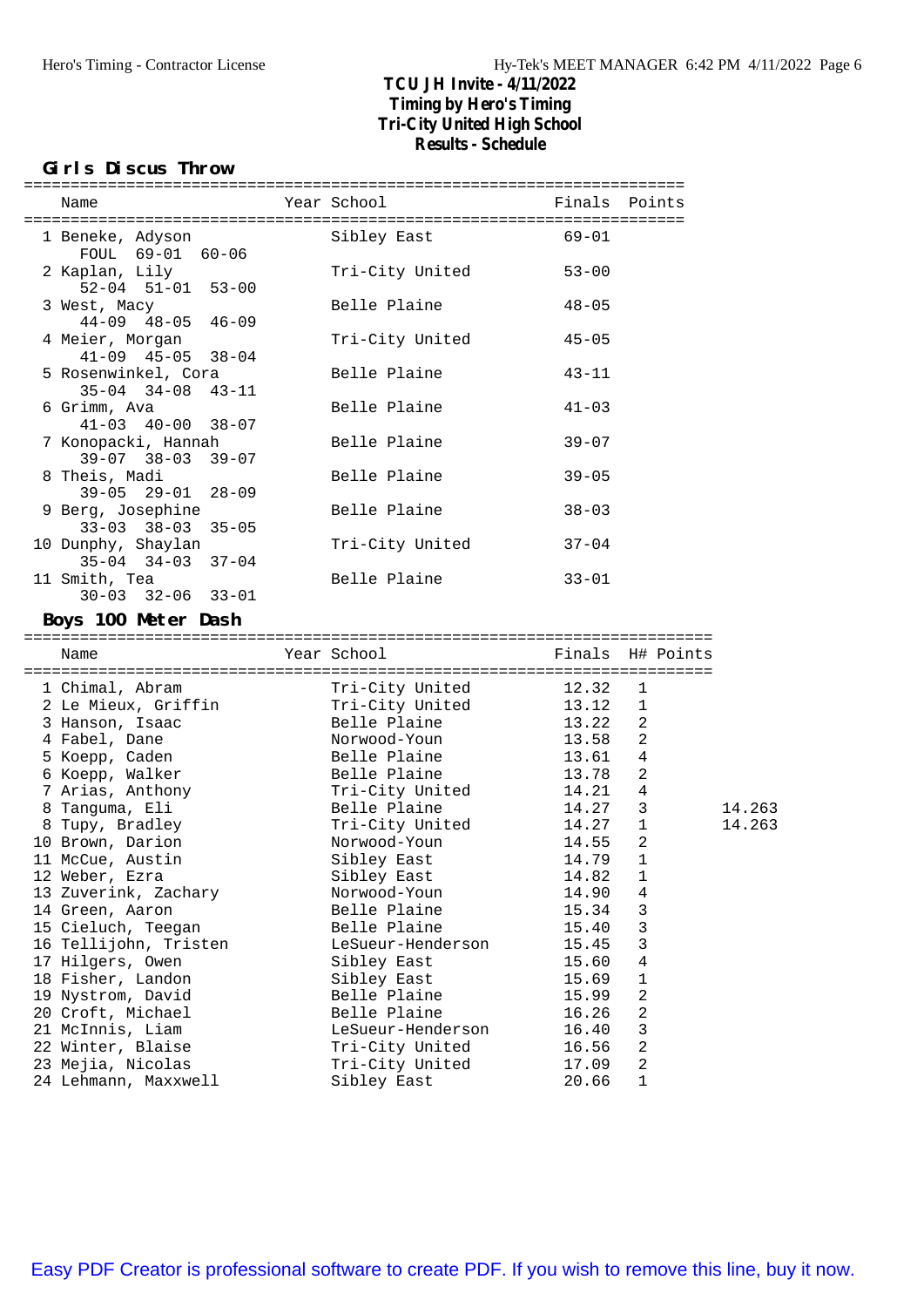#### **Boys 200 Meter Dash**

| Name                                                                                                                                                                                                                                                                                                                         | Year School                                                                                                                                                                                                                                                                    | Finals                                                                                                                                       |                                                                                                                                                | H# Points |
|------------------------------------------------------------------------------------------------------------------------------------------------------------------------------------------------------------------------------------------------------------------------------------------------------------------------------|--------------------------------------------------------------------------------------------------------------------------------------------------------------------------------------------------------------------------------------------------------------------------------|----------------------------------------------------------------------------------------------------------------------------------------------|------------------------------------------------------------------------------------------------------------------------------------------------|-----------|
| 1 Chimal, Abram<br>2 Olson, Triston<br>3 Arias, Anthony<br>4 Weber, Ezra<br>5 Fabel, Dane<br>6 Zuverink, Zachary<br>7 Benson, Cale<br>8 Hanson, Isaac<br>9 McCue, Austin<br>10 Fisher, Landon<br>11 Volek, Ayden<br>12 Knafla, Warren<br>13 Cieluch, Teegan<br>14 Tellijohn, Tristen<br>15 McInnis, Liam<br>16 Hilgers, Owen | Tri-City United<br>Tri-City United<br>Tri-City United<br>Sibley East<br>Norwood-Youn<br>Norwood-Youn<br>Tri-City United<br>Belle Plaine<br>Sibley East<br>Sibley East<br>Belle Plaine<br>Belle Plaine<br>Belle Plaine<br>LeSueur-Henderson<br>LeSueur-Henderson<br>Sibley East | 26.18<br>29.36<br>30.44<br>30.84<br>30.97<br>31.64<br>31.70<br>31.91<br>32.27<br>32.51<br>32.62<br>32.85<br>33.22<br>33.25<br>34.16<br>34.48 | 1<br>$\overline{2}$<br>2<br>1<br>2<br>$\overline{2}$<br>3<br>3<br>$\mathbf 1$<br>1<br>1<br>$\overline{2}$<br>3<br>3<br>$1\,$<br>$\overline{2}$ |           |
| 17 Winter, Blaise                                                                                                                                                                                                                                                                                                            | Tri-City United<br>Belle Plaine                                                                                                                                                                                                                                                | 34.80<br>36.75                                                                                                                               | 1<br>3                                                                                                                                         |           |
| 18 Croft, Michael<br>-- Siebsen, Brayden                                                                                                                                                                                                                                                                                     | Tri-City United                                                                                                                                                                                                                                                                | DQ                                                                                                                                           | 3                                                                                                                                              |           |
| Boys 400 Meter Dash                                                                                                                                                                                                                                                                                                          |                                                                                                                                                                                                                                                                                |                                                                                                                                              |                                                                                                                                                |           |
| Name                                                                                                                                                                                                                                                                                                                         | Year School                                                                                                                                                                                                                                                                    | Finals H# Points                                                                                                                             |                                                                                                                                                |           |
|                                                                                                                                                                                                                                                                                                                              |                                                                                                                                                                                                                                                                                |                                                                                                                                              |                                                                                                                                                |           |
| 1 Fabel, Dane<br>2 Phelps, Gavin<br>3 Tousignant, Cole<br>4 Mendez, Alexander<br>5 McNamara, Soren<br>6 Zuverink, Zachary<br>7 Johnson, Tanner<br>8 Hilgers, Owen<br>9 Schulz, Zackary                                                                                                                                       | Norwood-Youn<br>Tri-City United<br>Belle Plaine<br>Tri-City United<br>Tri-City United<br>Norwood-Youn<br>Sibley East<br>Sibley East<br>Belle Plaine                                                                                                                            | 1:06.55<br>1:07.30<br>1:09.56<br>1:14.44<br>1:15.80<br>1:16.52<br>1:16.72<br>1:18.87<br>1:22.66                                              | 2<br>2<br>$\mathbf{1}$<br>1<br>1<br>$\overline{2}$<br>$\mathbf{1}$<br>1<br>2                                                                   |           |
| Boys 800 Meter Run                                                                                                                                                                                                                                                                                                           |                                                                                                                                                                                                                                                                                |                                                                                                                                              |                                                                                                                                                |           |
| Name                                                                                                                                                                                                                                                                                                                         | Year School                                                                                                                                                                                                                                                                    | Finals                                                                                                                                       |                                                                                                                                                | Points    |
| 1 Bemmels, Isaac<br>2 Tousignant, Cole<br>3 Duchnowski, Colbey<br>4 Dahlke, Ryan<br>5 Pint, Benjamin<br>6 Tyhurst, Miles<br>7 Sexton, Keith                                                                                                                                                                                  | Belle Plaine<br>Belle Plaine<br>Tri-City United<br>Tri-City United<br>Belle Plaine<br>Sibley East<br>Tri-City United                                                                                                                                                           | 2:39.74<br>2:41.35<br>2:41.76<br>2:42.56<br>2:48.19<br>2:58.30<br>3:25.61                                                                    |                                                                                                                                                |           |
| Boys 1600 Meter Run                                                                                                                                                                                                                                                                                                          |                                                                                                                                                                                                                                                                                |                                                                                                                                              |                                                                                                                                                |           |
| Name                                                                                                                                                                                                                                                                                                                         | Year School                                                                                                                                                                                                                                                                    | Finals                                                                                                                                       |                                                                                                                                                | Points    |
| 1 Fitterer, Grant<br>2 Greisen, Owen<br>3 Duchnowski, Colbey<br>4 Pint, Benjamin<br>5 Woldsnes, Ethan<br>6 Mendez, Alexander                                                                                                                                                                                                 | Tri-City United<br>LeSueur-Henderson<br>Tri-City United<br>Belle Plaine<br>Tri-City United<br>Tri-City United                                                                                                                                                                  | 5:26.69<br>5:44.37<br>5:46.68<br>5:52.51<br>6:06.36<br>6:08.99                                                                               |                                                                                                                                                |           |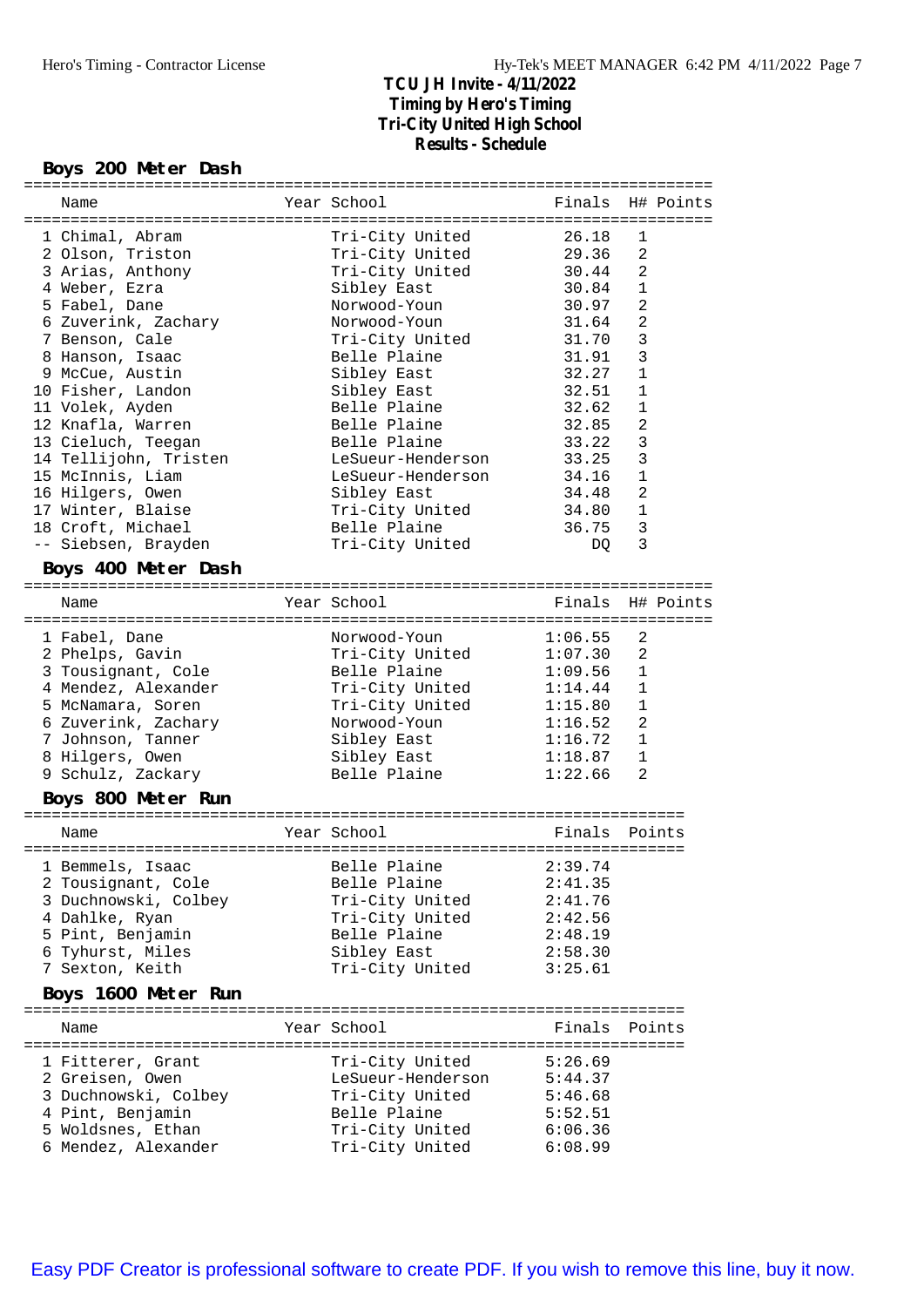| Boys 1600 Meter Run<br>7 Tyhurst, Miles<br>8 Brown, Darion<br>9 Zehnder, Zachary<br>Boys 100 Meter Hurdles                                                                                                                                                                                                                                                                                             | Sibley East<br>Norwood-Youn<br>Tri-City United                                                                                                                                                                                                                     | 6:13.48<br>6:26.87<br>7:13.99                                                                                                    |                                                                                                                                      |
|--------------------------------------------------------------------------------------------------------------------------------------------------------------------------------------------------------------------------------------------------------------------------------------------------------------------------------------------------------------------------------------------------------|--------------------------------------------------------------------------------------------------------------------------------------------------------------------------------------------------------------------------------------------------------------------|----------------------------------------------------------------------------------------------------------------------------------|--------------------------------------------------------------------------------------------------------------------------------------|
| Name                                                                                                                                                                                                                                                                                                                                                                                                   | Year School                                                                                                                                                                                                                                                        | Finals                                                                                                                           | H# Points                                                                                                                            |
| 1 McCue, Aidan<br>2 Krenik, Allen<br>3 Volek, Ayden<br>4 Ziemke, Jackson<br>5 Calderon, Iker<br>6 Mechtel, Colin<br>7 Phelps, Gavin<br>8 McInnis, Liam<br>9 Knafla, Warren<br>10 Tellijohn, Tristen<br>11 Halquist, Montgomery<br>12 Wibstad, Dawson<br>13 Sexton, Keith<br>14 Ludwig, Nathan<br>-- Skluzacek, Evan<br>Boys 200 Meter Hurdles                                                          | Sibley East<br>Tri-City United<br>Belle Plaine<br>Belle Plaine<br>Belle Plaine<br>Tri-City United<br>Tri-City United<br>LeSueur-Henderson<br>Belle Plaine<br>LeSueur-Henderson<br>Sibley East<br>Sibley East<br>Tri-City United<br>Belle Plaine<br>Tri-City United | 17.92<br>18.66<br>19.23<br>19.69<br>19.80<br>20.21<br>20.95<br>21.29<br>21.88<br>21.96<br>22.92<br>23.74<br>24.92<br>28.41<br>DQ | 1<br>2<br>$\overline{2}$<br>2<br>$\mathbf{1}$<br>1<br>1<br>$\overline{2}$<br>$\mathbf{1}$<br>2<br>1<br>1<br>2<br>$\overline{2}$<br>2 |
| Name<br>1 McCue, Aidan<br>2 Fitterer, Grant<br>3 Krenik, Allen<br>4 Wibstad, Dawson<br>Boys 4x100 Meter Relay                                                                                                                                                                                                                                                                                          | Year School<br>Sibley East<br>Tri-City United<br>Tri-City United<br>Sibley East                                                                                                                                                                                    | Finals Points<br>29.47<br>29.70<br>32.16<br>36.63                                                                                |                                                                                                                                      |
| School<br>1 Tri-City United 'A'<br>1) Benson, Cale<br>3) Mechtel, Colin<br>2 Belle Plaine 'B'<br>1) Ziemke, Jackson<br>3) Koepp, Walker<br>3 Sibley East 'A'<br>1) Fisher, Landon<br>3) Halquist, Montgomery<br>4 Tri-City United 'B'<br>1) Malecha, Karson<br>3) McNamara, Soren<br>5 Belle Plaine<br>$^{\prime}$ A $^{\prime}$<br>1) Quast, Alexander<br>3) Croft, Michael<br>Boys 4x200 Meter Relay | 2) Krenik, Allen<br>4) Arias, Anthony<br>2) Tanguma, Eli<br>4) Koepp, Caden<br>2) Wibstad, Dawson<br>4) McCue, Aidan<br>2) Mejia, Nicolas<br>4) Le Mieux, Griffin<br>2) Cieluch, Teegan<br>4) Green, Aaron                                                         | Finals<br>58.82<br>59.21<br>1:00.62<br>1:01.58<br>1:05.89                                                                        | Points                                                                                                                               |
| School                                                                                                                                                                                                                                                                                                                                                                                                 |                                                                                                                                                                                                                                                                    | Finals                                                                                                                           | Points                                                                                                                               |
| 1 Tri-City United 'A'                                                                                                                                                                                                                                                                                                                                                                                  |                                                                                                                                                                                                                                                                    | 2:09.44                                                                                                                          |                                                                                                                                      |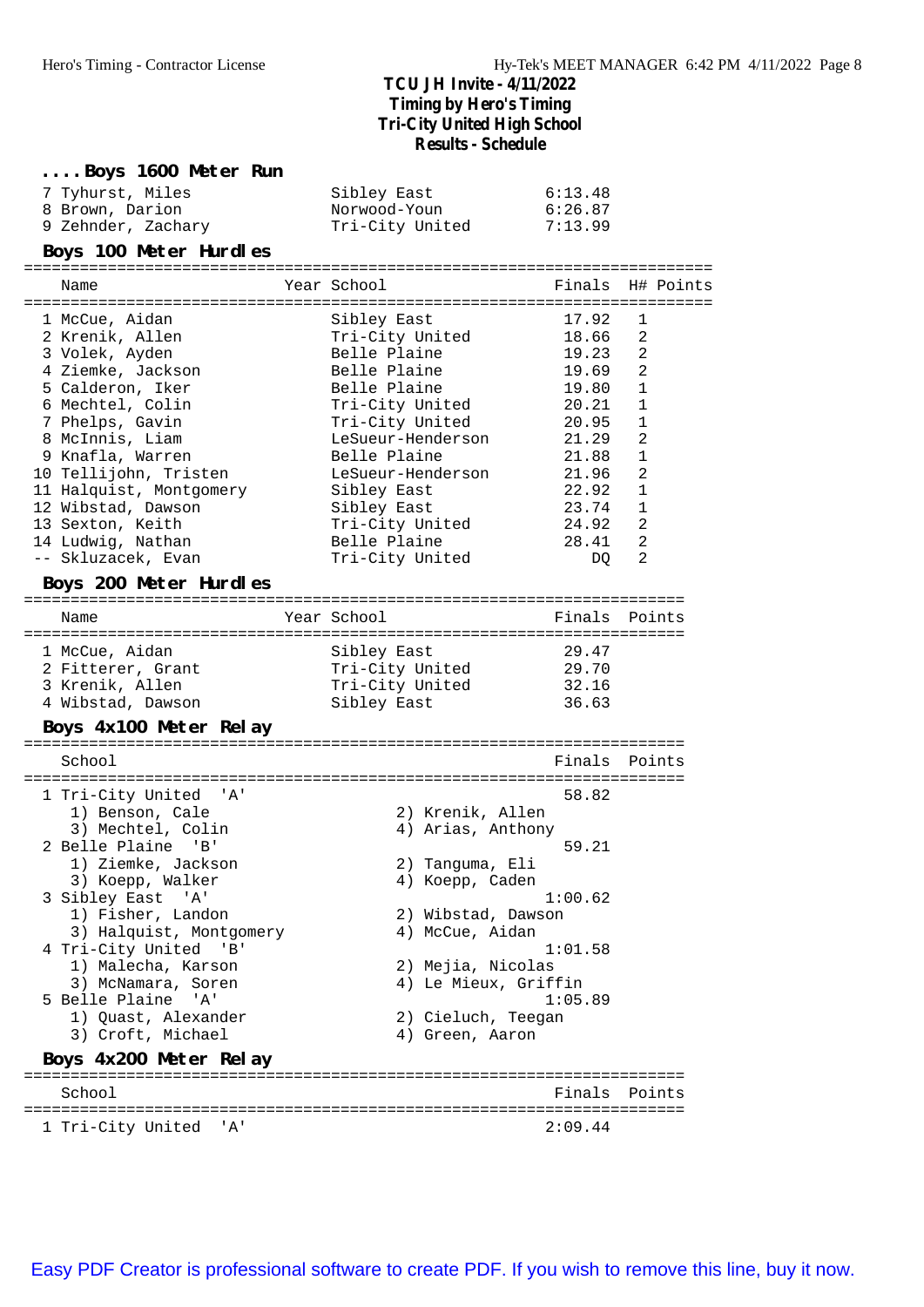#### **....Boys 4x200 Meter Relay**

| 1) Tupy, Bradley       | 2) Olson, Triston       |
|------------------------|-------------------------|
| 3) Siebsen, Brayden    | 4) Dahlke, Ryan         |
| 2 Sibley East 'A'      | 2:14.49                 |
| 1) Krueger, Mausten    | 2) Weber, Ezra          |
| 3) Johnson, Tanner     | 4) Halquist, Montgomery |
| Boys 800 Sprint Medley |                         |

#### **Boys 800 Sprint Medley**

======================================================================= School **Finals Points** ======================================================================= 1 Tri-City United 'A' 1:57.07 1) Fitterer, Grant 2) Le Mieux, Griffin 3) Chimal, Abram (4) Tupy, Bradley 2 Sibley East 'A' 2:16.76 1) Johnson, Tanner 2) McCue, Austin 3) Krueger, Mausten (4) Tyhurst, Miles 3 Belle Plaine 'A' 2:25.17

#### **Boys High Jump**

======================================================================= Name Year School Finals Points ======================================================================= 1 Hanson, Isaac Belle Plaine 4-08.00 3-06 3-08 3-10 4-00 4-02 4-04 4-06 4-08 O O O O O O O XO 2 Volek, Ayden Belle Plaine 4-06.00 3-06 3-08 3-10 4-00 4-02 4-04 4-06 4-08 O O O XO O O O XXX 3 Tyhurst, Miles Sibley East 4-06.00 3-06 3-08 3-10 4-00 4-02 4-04 4-06 4-08 O O O O O O XO XXX 4 Olson, Triston Tri-City United 4-06.00 3-06 3-08 3-10 4-00 4-02 4-04 4-06 4-08 O O O O O O XXO XXX 4 Koepp, Walker Belle Plaine 4-06.00 3-06 3-08 3-10 4-00 4-02 4-04 4-06 4-08 O O O O O O XXO XXX 6 Krueger, Mausten Sibley East 4-00.00 3-06 3-08 3-10 4-00 4-02 O O O XO XXX<br>7 Woldsnes, Ethan Tri-City United 4-00.00 3-06 3-08 3-10 4-00 4-02 O O O XXO XXX<br>8 Winter, Blaise Tri-City United 4-00.00 3-06 3-08 3-10 4-00 4-02 O O XO XXO XXX<br>9 Mendez, Alexander Tri-City United 3-10.00 3-06 3-08 3-10 O XO XO 10 Nystrom, David Belle Plaine 3-08.00 3-06 3-08 3-10 O O XXX<br>11 Zehnder, Zachary Tri-City United 3-06.00 3-06 3-08 XXO XXX<br>-- Tousignant, Cole Belle Plaine NH  $3 - 06$ XXX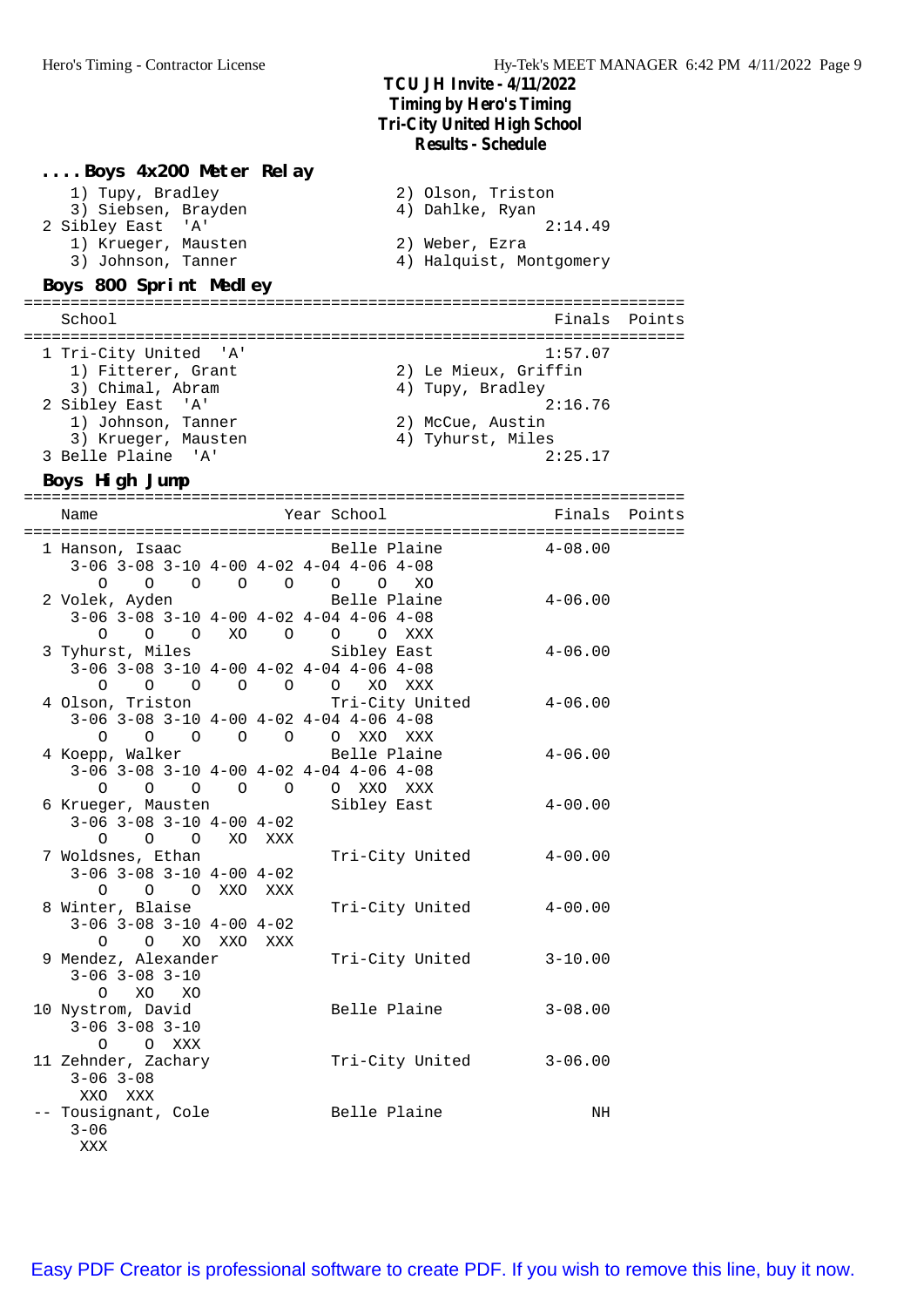#### **Boys Long Jump**

| Name                                                   | Year School       | Finals       | Points |
|--------------------------------------------------------|-------------------|--------------|--------|
| 1 Le Mieux, Griffin<br>14-06 14-07 15-06               | Tri-City United   | $15 - 06.00$ |        |
| 2 Bemmels, Isaac<br>14-05 13-10 13-08                  | Belle Plaine      | $14 - 05.00$ |        |
| 3 Krenik, Allen<br>13-03 12-02.50<br>$12 - 00.50$      | Tri-City United   | $13 - 03.00$ |        |
| 4 Pint, Benjamin<br>$12-09.50$ $11-11$ $13-00$         | Belle Plaine      | $13 - 00.00$ |        |
| 5 Chimal, Abram<br>11-06 11-06 12-09                   | Tri-City United   | $12 - 09.00$ |        |
| 6 Weber, Ezra<br>$11-09$ $12-01$ $12-02$               | Sibley East       | $12 - 02.00$ |        |
| 7 Brown, Darion<br>$12-02$ $10-01.50$ $11-04$          | Norwood-Youn      | $12 - 02.00$ |        |
| 8 Green, Aaron<br>$12 - 01$ $11 - 04$<br>$11 - 11$     | Belle Plaine      | $12 - 01.00$ |        |
| 9 Koepp, Caden<br>12-01 11-00 10-06                    | Belle Plaine      | $12 - 01.00$ |        |
| 10 Tellijohn, Tristen<br>11-10 11-09 FOUL              | LeSueur-Henderson | $11 - 10.00$ |        |
| 11 McCue, Austin<br>$10-09$ $11-10$ $11-06.50$         | Sibley East       | $11 - 10.00$ |        |
| 12 Wibstad, Dawson<br>11-01 11-09 FOUL                 | Sibley East       | $11 - 09.00$ |        |
| 13 Cieluch, Teegan<br>$11 - 05$ $11 - 05$<br>$11 - 00$ | Belle Plaine      | $11 - 05.00$ |        |
| 14 Johnson, Tanner<br>FOUL FOUL 11-00                  | Sibley East       | $11 - 00.00$ |        |
| 15 Nystrom, David<br>10-04 9-06.50 FOUL                | Belle Plaine      | $10 - 04.00$ |        |
| 16 Halquist, Montgomery<br>9-08 9-07 FOUL              | Sibley East       | $9 - 08.00$  |        |
| 17 Fisher, Landon<br>$8-10$ $9-03$ $9-08$              | Sibley East       | $9 - 08.00$  |        |
| 18 Ludwig, Nathan<br>9-07 FOUL<br>FOUL                 | Belle Plaine      | $9 - 07.00$  |        |
| 19 Hilgers, Owen<br>8-10 FOUL FOUL                     | Sibley East       | $8 - 10.00$  |        |
| -- Siebsen, Brayden<br>FOUL FOUL FOUL                  | Tri-City United   | FOUL         |        |
| -- Calderon, Iker<br>FOUL<br>FOUL<br>FOUL              | Belle Plaine      | FOUL         |        |
| -- Sexton, Keith<br>FOUL<br>FOUL<br>FOUL               | Tri-City United   | FOUL         |        |

#### **Boys Triple Jump**

| Name                                                | Year School  | Finals Points |
|-----------------------------------------------------|--------------|---------------|
| 1 McCue, Aidan<br>FOUL 32-07 31-07                  | Sibley East  | $32 - 07.00$  |
| 2 Krueger, Mausten<br>$26 - 03$ $27 - 05$ $27 - 01$ | Sibley East  | $27 - 05.00$  |
| 3 Green, Aaron<br>$27-05$ FOUL<br>FOUL.             | Belle Plaine | $27 - 05.00$  |